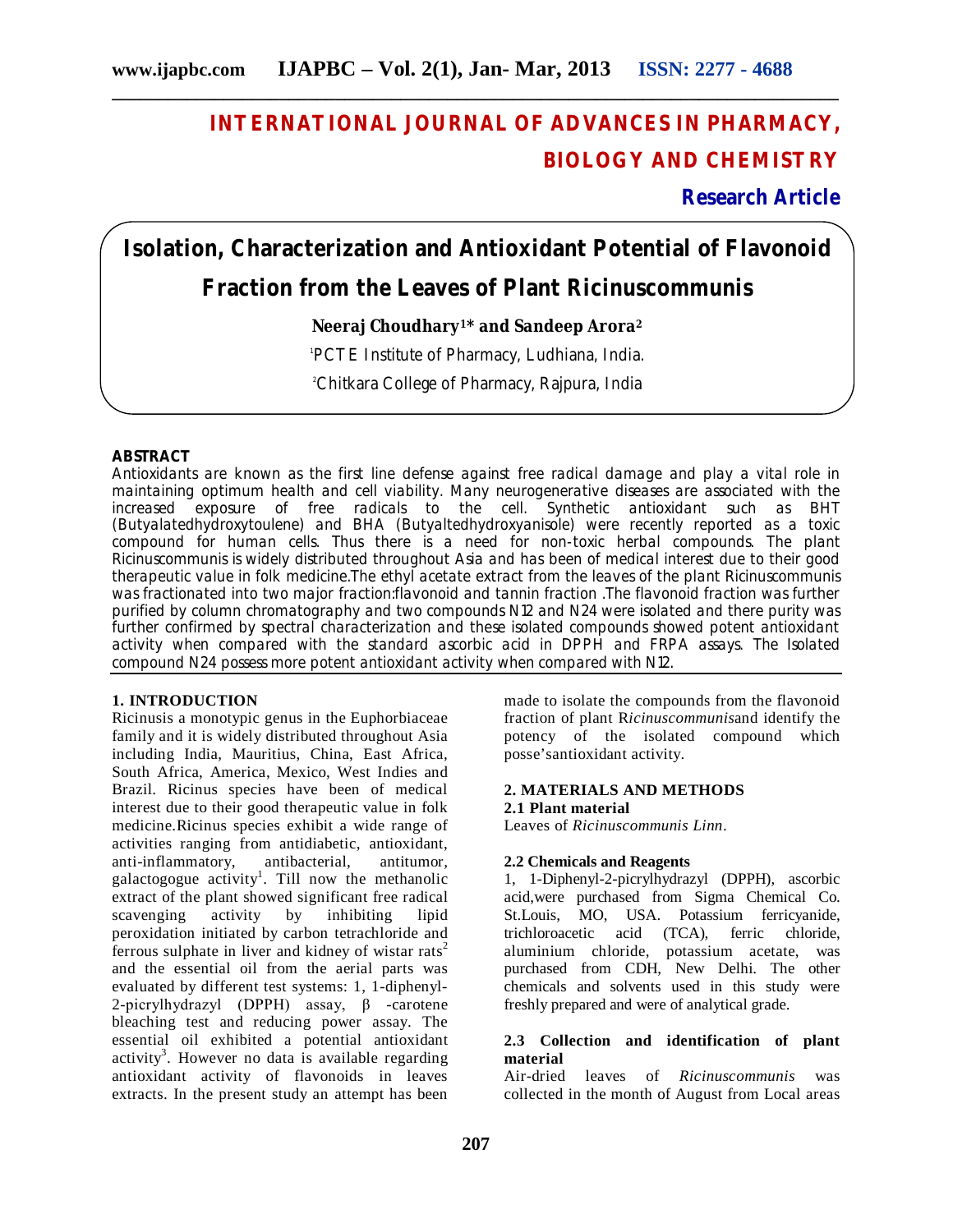of Ludhiana (Punjab) and were authenticated by Dr. H.B. Singh Director, Department of Raw Material Herbarium & Museum, National Institute of sciences Communication and Information Resources, New Delhi under the voucher specimen number Ref. NISCAIR/RHMD/Consult/-2012-13/2039/47.

#### **2.4 Extraction procedure**

Successive solvent extraction scheme was followed for the preparation of different extracts. The leaves of plant *RicinusCommunis*(5000 g) were crushed to coarse powder and extracted with Petroleum ether (40-60ºC) using Soxhlet's extractor for 72 hrs then again the marc obtained was then air-dried and used for further extraction following the same procedure with chloroform and Ethyl acetate. The ethyl acetate extract was filtered through Whatmann filter paper and concentrated with Rota-evaporator apparatus and transferred to a tarred china dish and dried in vacuum desiccatorsuntil a constant weight of the Ethyl acetate extract (52 g) was obtained.*vacuum* in a rotary evaporator and kept in desiccators till further use.

#### **2.5 Fractionation of ethyl acetate extract**

The ethyl acetate extract (52 g) was suspended in water and extracted 2-3 times with chloroform to remove the colouring pigments and then to the aqueous layer 10% Nacl was added dropwise in order to precipitate out the tannins then the resulting solution was subjected to centrifugation .The precipitate formed are tannins (2 g) and the above supernant liquid contains flavonoids. Then the supernant liquid was partitioned with ethyl acetate and the ethyl acetate layer was evaporated to dryness to get the crude flavonoids  $(20 g)^4$ .

# **2.6 Isolation & characterization of active compounds present in bioactive total flavonoid fraction of ethyl acetate extract**

# **2.6.1 Colum chromatography**

The column was packed in the form of slurry of silica gel (60-120 mesh, Merck,) using n-hexane as a solvent with total flavonoids. Gradient elution was carried out by using n-hexane and Ethyl acetate in different proportion. The elution rate was adjusted to 10-15ml/minute. Different fractions like 1-10, 11-20, 21-50, 51-75, 76-100, 101-150, and 151-200 were eluted. TLC studies were carried out using chloroform: methanol (90:10) using anisaldehydesulphuric acid as spraying agent for all the fractions. Fractions 45- 50 (n-hexane-ethylacetate) were then chromatographed on a chromatotron (silica gel) again with n-hexane-ethylacetate-MeOH mixtures and from fractions 40-48 ( n-hexane-ethyl acetate) Compound N12 was obtained and the other fractions 153-160 (n-hexane-ethyl acetate) were then chromatographed on a chromatotron (silica gel) with n-hexane-CHCl3-Ethylacetate mixtures and from fractions  $24-32$  (CHCl<sub>3</sub>-ethylacetate) compound N24 was obtained. Further the spectral analysis for both the compound has been performed using UV, IR, and Mass and NMR spectroscopy.

#### **2.7 Antioxidant activity 2.7.1 DPPH method 2.7.1.1 Principle**

1, 1-diphenyl-2-picrylhydrazyl radical (DPPH) is nitrogen centered free radical that shows strong absorbance at 517 nm. DPPH assay is based on the measurement of the scavenging ability of antioxidants (AH) towards the stable DPPH radical. The free stable radical is reduced to the corresponding hydrazine when it reacts with hydrogen donors; this ability was evaluated by more frequently used discoloration assay, which evaluates the lowering of absorbance at 517 nm produced by the addition of the antioxidant to a DPPH solution in ethanol or methanol. This method is widely used to check the free radical scavenging antioxidants. To evaluate the antioxidant activity of specific compounds or extracts (the antioxidant) were allowed to react with a stable radical DPPH<sup>•</sup> in a methanol solution. The extent of DPPH radical scavenged was determined by decrease in intensity of violet color in the form of  $IC_{50}$  values<sup>5, 6</sup>.

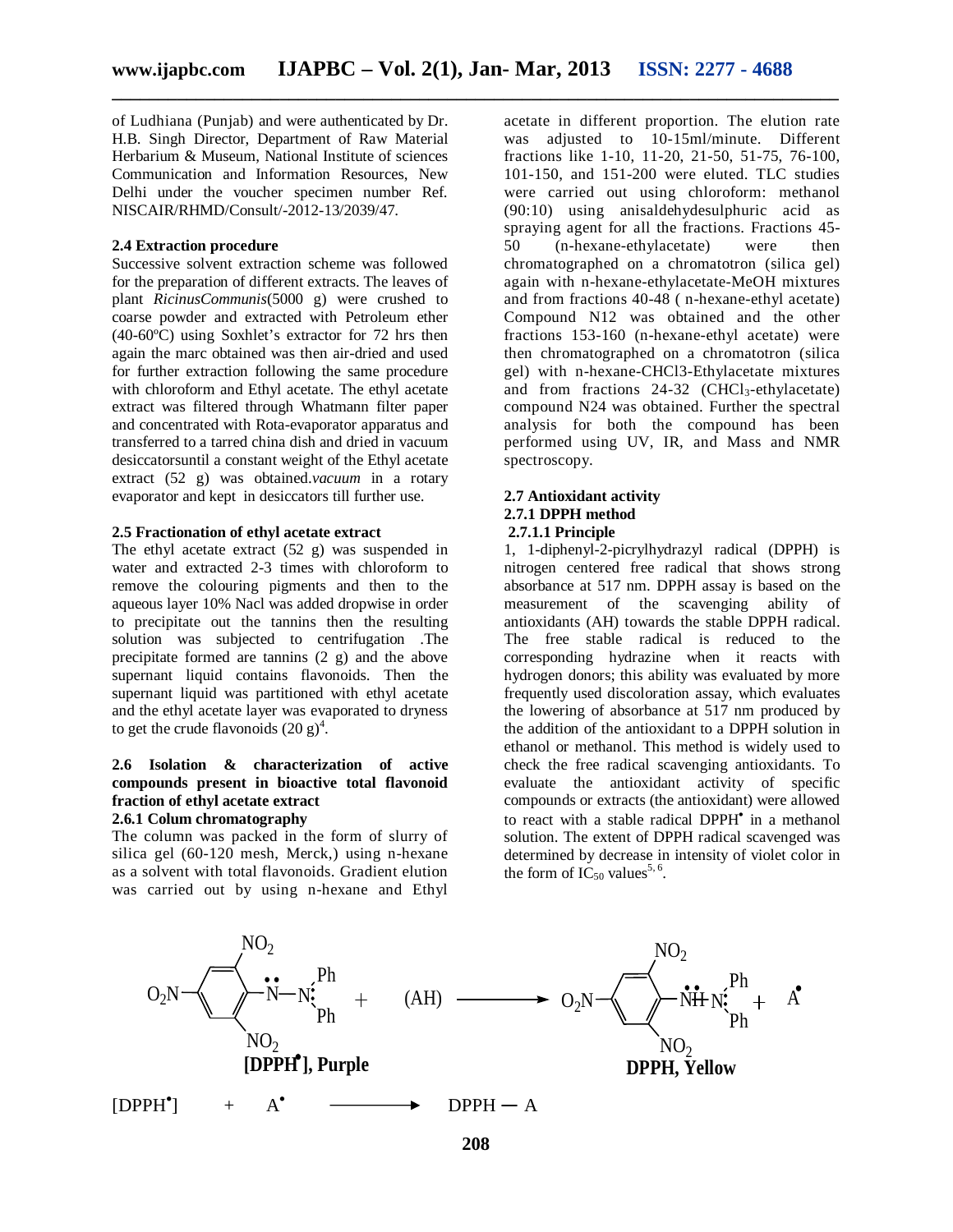#### $A^{\bullet}$  $+$  A<sup> $\bullet$ </sup>  $\longrightarrow$  A  $-$  A

In this Rxn DPPH reacts with the free radical and shows a colourchange from purple to yellow, by making a complex with free radical.In its radical form, DPPH absorbs at 515 nm but upon reduction, the absorption disappears or decreases. In the DPPH free radical method, antioxidant efficiency is measured at ambient temperature and thus eliminates the risk of thermal degradation of the molecule tested. Use of DPPH<sup>•</sup> provides an easy and rapid way to evaluate the antiradical activity of antioxidants. It measures the hydrogen donating ability of antioxidants in a relatively short time as compared to other methods, and spectrophotometric characterization is also possible. The scavenging reaction between DPPH<sup>\*</sup>and antioxidant can be expressed as shown above. In the above reaction, A is the free radical of antioxidant which combines with another  $A^{\bullet}$  to form  $A - A^{7}$ .

#### **2.7.1.2 Preparation of isolated compound N12, N24, Flavonoid Fraction and ethylacetate extract solution from plant** *Ricinuscommunis*

50 mg each of compound N12 and N24were weighed and dissolved in 100 ml of methanol separately to get 500 µg/ml stock solutions. Lower concentrations (5, 10, 15, 20, 25 µg/ml) were prepared by serial dilution with methanol. However, 50 mg of flavonoid fraction

IC50value was determined from the plotted graph of scavenging activity against the different concentrations of samples, which is defined as the total antioxidant necessary to decrease the initial DPPH radical concentration by 50 %. The measurements were carried out six times and their scavenging effect was calculated based on the percentage of DPPH scavenged<sup>8</sup>.

# **2.7.2 FRPA METHOD** 9, 10

**2.7.2.1 Principle:** In this method, anti-oxidant compounds form a coloured complex with potassium ferric cyanide, tri-chloroaceticacid and ferric chloride that was measured at 700 nm. Increased absorbance of the reaction mixture indicates the increase in reducing power of the sample.

#### **2.7.2.2 Preparation of test solutions**

and ethyl acetate extract were weighed and dissolved in 100 ml of methanol separately to get 500 µg/ml stock solutions. Lower concentrations (50, 100, 150, 200, 250 µg/ml) were prepared by serial dilution with methanol.

#### **2.7.1.3 Preparation of standard solution**

10 mg of ascorbic acid was weighed separately and dissolved in 100 ml of methanol to get 100µg/ml of stock solutions. Lower concentrations of ascorbic acid  $(5, 10, 15, 20, 25 \mu g/ml)$  were prepared by serial dilution with methanol.

### **2.7.1.4 Method**

The stable 1, 1-diphenyl-2-picryl hydrazyl radical (DPPH) was used for determination of free radicalscavenging activity of the extracts. The 0.1 mM solution of DPPH in methanol (22.2 mg in 1000 ml) was freshly prepared. Different concentrations of the sample were added at an equal volume to methanolic solution of DPPH. After 30 min at room temperature, the absorbance was recorded at 517 nm. Ascorbic acid was used as standard control.  $IC_{50}$  values denote the concentration of sample, which is required to scavenge 50% of DPPH free radicals. Radical scavenging activity was calculated by the following formula:

# % Radical Scavenging power = Absorbance ( control – sample)<br>Absorbance of control  $\times$  100

50 mg of compound N12 and N24 were dissolved in 100ml of methanol separately to obtain test solutions of 500 µg /ml concentration. The solutions were serial dilution with methanol to obtain lower concentrations  $(5, 10, 15, 20, 25 \mu g/mL)$ . However, 50 mg of flavonoid fraction and ethyl acetate extract were weighed and dissolved in 100 ml of methanol separately to get 500 µg/ml stock solutions. Lower concentrations (50, 100, 150, 200, 250 µg/ml) were prepared by serial dilution with methanol.

#### **2.7.2.3 Preparation of standard solution**

10 mg of ascorbic acid was dissolved in 100 ml of methanol to get 100µg/ml stock solutions.Lower concentrations  $(5, 10, 15, 20, 25 \mu g/mL)$  were prepared by dilution prepared by serial dilution with methanol.

**2.7.2.4 Procedure:** 1 mL of different concentrations of test solutions  $(5-25 \mu g/mL)$  were mixed with phosphate buffer (2.5 mL, 0.2 M, pH 6.6) and 1%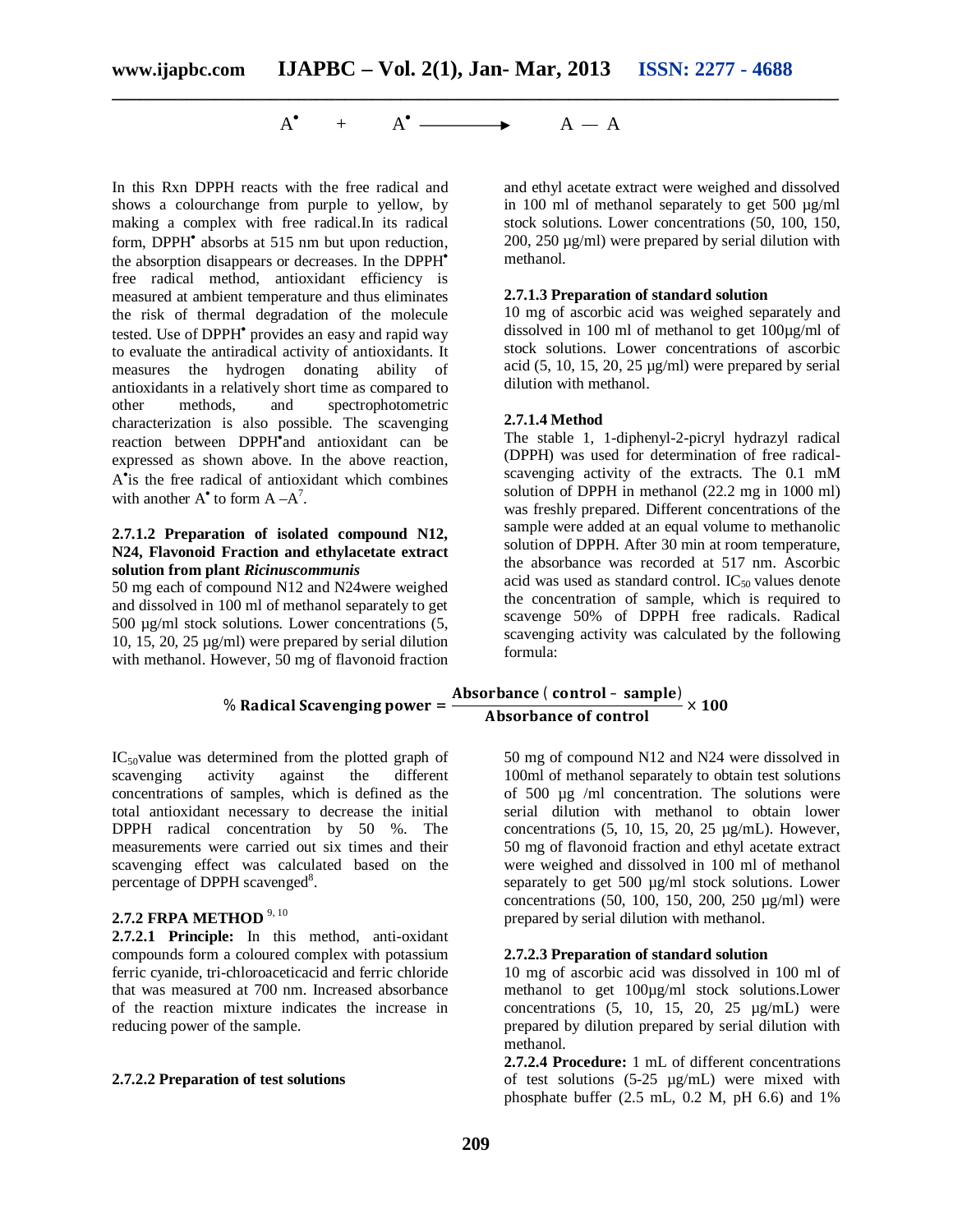potassium ferricyanide (2.5 mL) and incubated at 50ºC for 30 min. The reaction was stopped by adding trichloroacetic acid (2.5 mL, 10%) to the mixture, which was then centrifuged at 3000rpm for 10 min. The supernatant (2.5mL) was diluted with 2.5 mL of water and shaken with 0.5 mL of freshly prepared 0.1 % ferric chloride and absorbance was measured at 700 nm. Ascorbic acid was taken as reference. All the tests were performed in triplicate and graph was plotted with the average of three determinations $^{11}$ .

#### **3. RESULTS AND DISCUSSION**

#### **3.1 Spectral Characterization data for compound N12**

It was obtained as a yellowish powder and the melting point was found to be  $317-319^{\circ}$ C analysis by mass spectroscopy gave base molecular peak at 302 m/z. The IR, NMR, melting point and the chemical test of suggests that the isolated compound N12 is quercetin.

# **3.1.1 IR Spectra**

IR (Kbr cm<sup>-1</sup>): 3410 cm<sup>-1</sup> (OH stretch) cm<sup>-1</sup>,  $1659.38 \text{cm}^{-1}$  (C=O),  $1607 \text{cm}^{-1}$  (OH),  $1517 \text{cm}^{-1}$ (C=C),  $1258 \text{ cm}^{-1}$ (C-O),  $1161 \text{ cm}^{-1}$  (C=C). Fig 1

1H NMR (chemical shift δ in ppm, coupling constant J in Hz) 6.19 (1H, d, J=2 Hz, C6-H), 6.39 (1H, d, J=2 Hz, C8-H),7.73 (1H, d, J=2.2 Hz,C2?-H), 6.89 (1H, d, J=8.5 Hz,C5-H),7.56 (1H, dd, J=8.5,2.2 Hz, C6- H),9.15(1H, s, C4-OH), 9.08 (1H, s, C3-OH), 8.06 (1H, s, C3-OH), 12.39 (1H, s, C5-OH), 10.46 (1H, s, C7-OH). Fig 2

#### **3.1.3 CNMR**

13C:(100MHZ,CDCl3):146.41(C2),135.64(C3),175. 60(C4),163.72(C5),98.08(C6),160.67(C7), 93.18(C8),156.10(C9)102.95(C10),122.05(C11),115. 31(C12),147.37(C13),144.77(C14),114.93(C15),119. 87(C16). Fig 3

The structure of N12 is





**Fig.1: Represents the IR spectra of isolated compound N12**

#### **3.1.2 HNMR**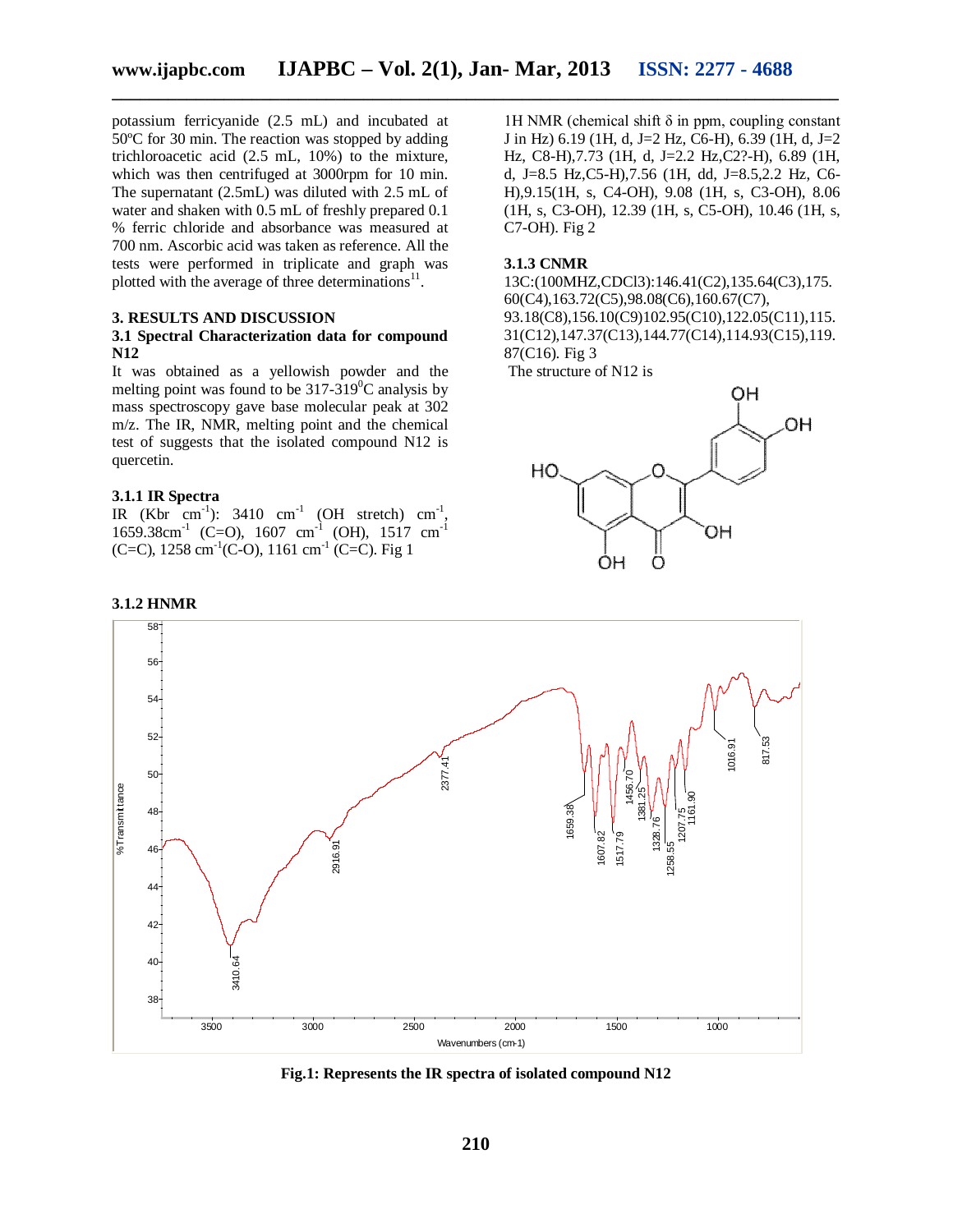

**Fig. 3: Represents the 13C NMR of N12**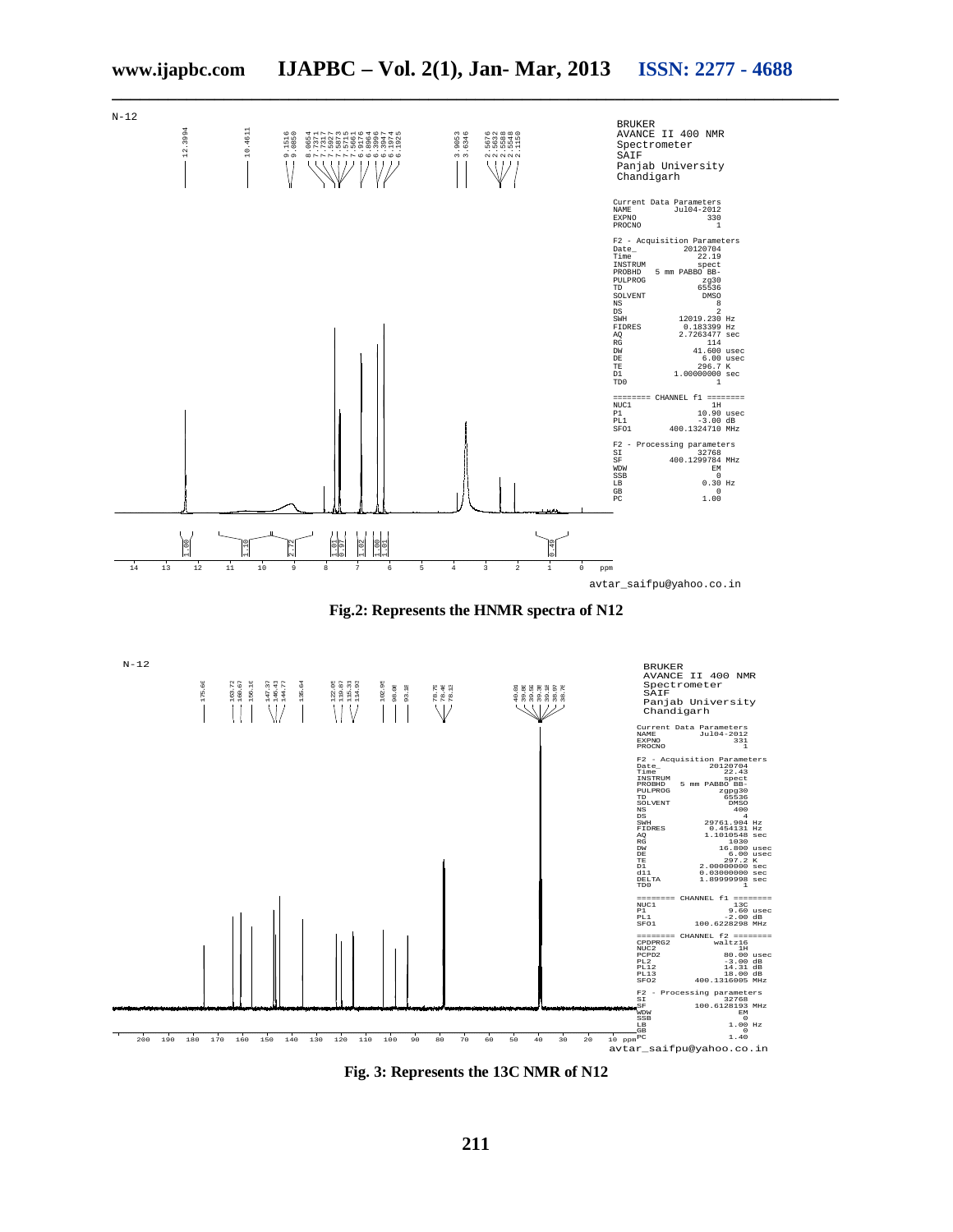

**Fig.4: Represents the Mass spectra of N12**

### **3.2 Spectral Characterization data for compound N24**

**3.2.1 General and Physical Property:** It is pale yellow needles which gradually darken on exposure to light. It is tasteless and odorless. It is soluble in pyridine, formamide, methanol and alkaline solution. Melting point of the constituent was founded 189° C.The UV spectrum of rutin in metabolic solution shows two major absorption bands at 359 nm and 257 nm, which indicates the presence of flavonol structure.

**3.2.2 IR Values:** 3423 cm<sup>-1</sup> (OH stretch), 2907 cm<sup>-1</sup> (CH stretch), 1646 cm<sup>-1</sup> (C=O stretch), 1598cm<sup>-1</sup><br><sup>1</sup>(C=Cstretch), 1497 cm<sup>-1</sup> (C=C stretch), 1349 cm<sup>-1</sup>  $(C-O-C)$ , 1294 cm<sup>-1</sup>  $(C-O-C)$ , 1161 cm<sup>-1</sup>  $(C-O-C)$ , 1083 cm<sup>-1</sup> (C-O-C), 805 cm<sup>-1</sup> substituted aromatics other fingerprint bands characteristics to rutin are seen following  $975 \text{cm}^{-1}$ ,  $753 \text{cm}^{-1}$ , and  $698 \text{cm}^{-1}$ . Fig 5

#### **3.2.3 HNMR**

<sup>1</sup>H NMR (chemical shift  $\delta$  in ppm, coupling constant J in Hz) 6.21(1H, d, J=2, C6-H), 6.40 (1H, d, J=2, C8-H),7.57 (1H, d, J=2.1,C2-H),6.87 (1H, d J=9,C5- H),7.60 (1H, dd, J=9,2.1, C6-H),9.15 (1H, s, C4-OH), 12.52 (1H, s, C5-OH), 10.68 (1H, s, C7-OH), 5.36  $(1H, d, J=7.4, H1-G), 5.30(1H, d, J=1.9, H1-R), 1.05$ (3H, d, J=6.1,CH3-R). Fig 6

#### **3.2.4 13C NMR**

<sup>13</sup>C NMR (chemical shift  $\delta$  in ppm) 156.81 (C-2),133.40 (C-3), 177.32 (C-4), 156.40 (C-5), 98.66 (C-6), 164.02 (C-7), 93.52 (C-8), 161.16 (C-9), 103.95 (C-10), 121.13 (C-1), 115.08(C-2), 144.49 (C-3), 148.22 (C-4), 116.26 (C-5), 121.60 (C-6),101.74 (C1-G), 75.64 (C2-G), 76.46 (C3-G), 73.92 (C4-G), 78.57 (C5-G), 68.01 (C6-G), 103.95 (C1-R), 70.25 (C2-R), 70.59 (C3-R), 71.59 (C4-R), 69.69(C5-R), 17.52 (C6-R) [R and G represent signals from rhamnose and glucose moieties, respectively. Fig 7 **The structure for N24 (Rutin) is-**

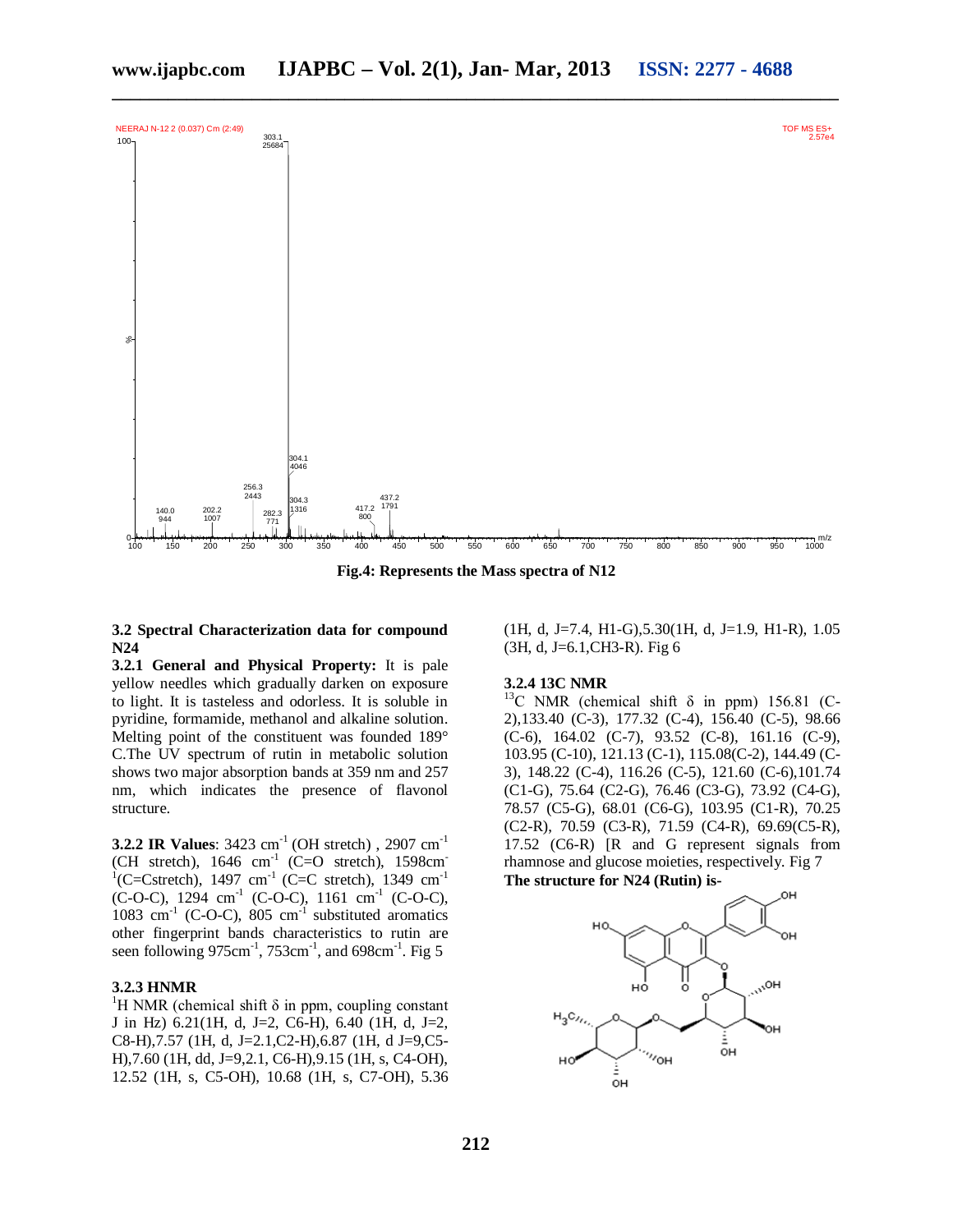

**Fig. 5: Represents the IR Spectra of compound N24** 



**Fig. 6: Represents the HNMR Spectra of N24**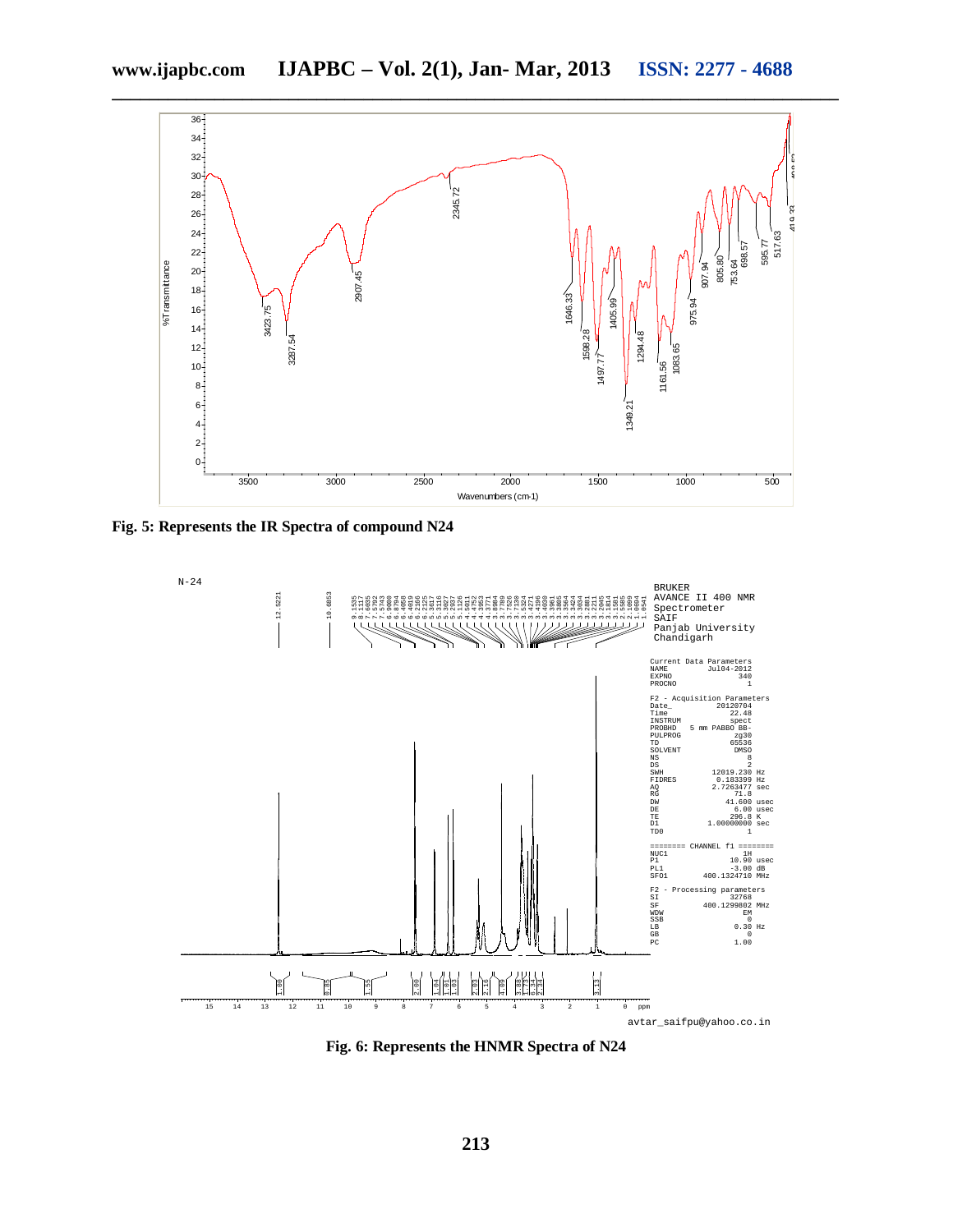





**Fig. 8: Represents the Mass Spectra of N24**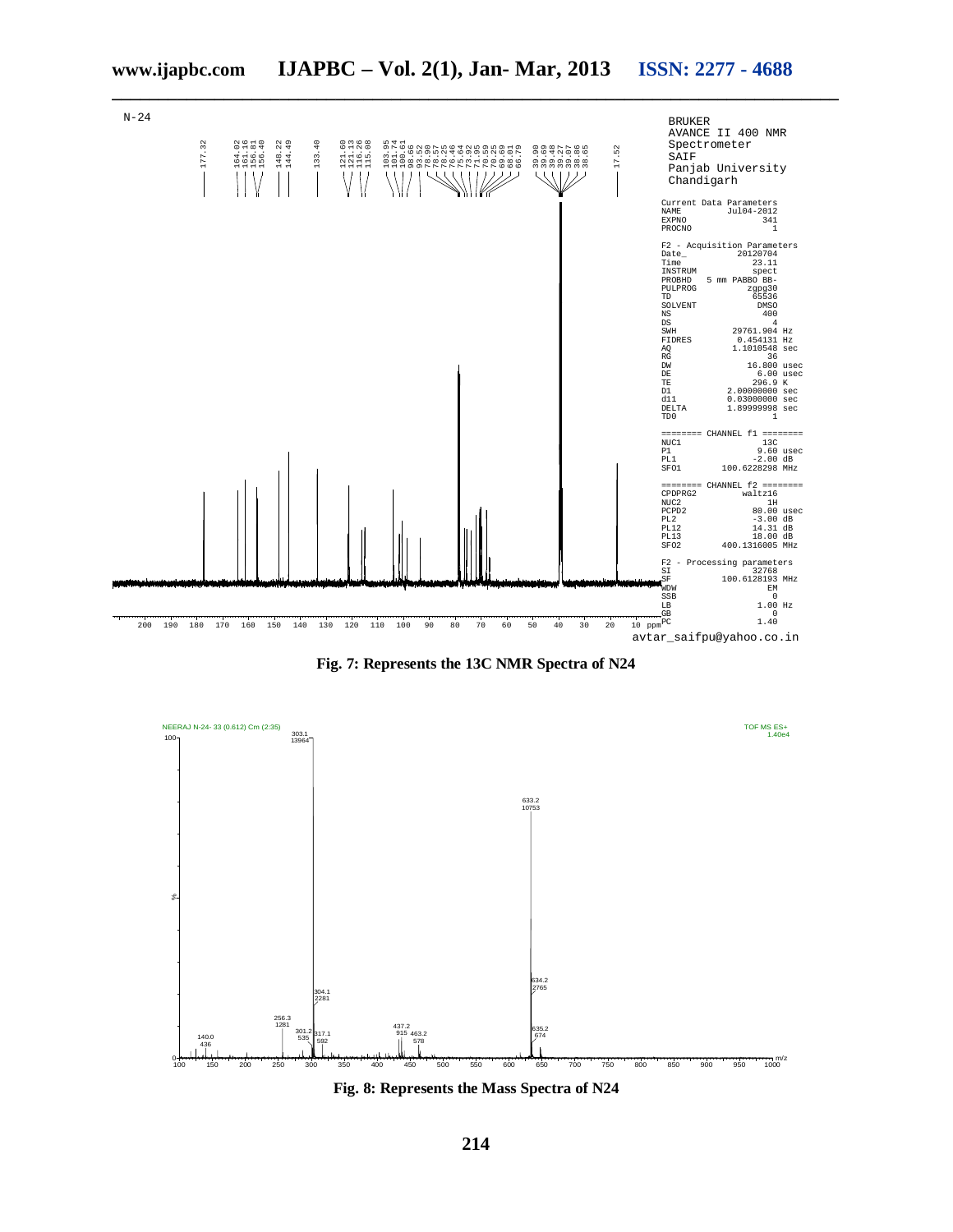#### **3.3 DPPH assay**

The isolated compound N12 and N24 from flavonoid fraction from ethyl acetate extract of the *Ricinuscommunis* leavesshowed promising free radical scavenging effect of DPPH in a concentration dependent manner up to a concentration of 30 μg/ml as shown in fig 9. Whereas the flavonoid fraction and ethyl acetate extract showed free radical scavenging effect of DPPH in a concentration dependent manner up to a concentration of 250 mg/ml as shown in fig10.

Ascorbic acid was used as areference standard. The reduction of alcoholic DPPH by the flavonoid Compound N12 and N24 was high and the scavenging ability increased with increasing concentration. The results were expressed as dose required to cause 50% inhibition by samples  $(IC_{50})$ and the results are depicted in Table1,2. The IC<sub>50</sub> values for the Compound N12 (7.21  $\pm$  0.79), N24 (6.33  $\pm$  0.81), flavonoid fraction (66.75  $\pm$  1.35), ethyl acetate extract (83.46  $\pm$  1.87) as compared with standards ascorbic acid  $(6.22 \pm 0.73)$  Table 3.



**Fig. 9: Free radical scavenging effect of isolated compound N12 and N24 from flavonoid fractionfromethyl acetate extract of plant** *Ricinuscommunis***by DPPH**



**Fig.10: Free radical scavenging effect of flavonoid fraction andethyl acetate extract of plant***Ricinuscommunis* **by DPPH**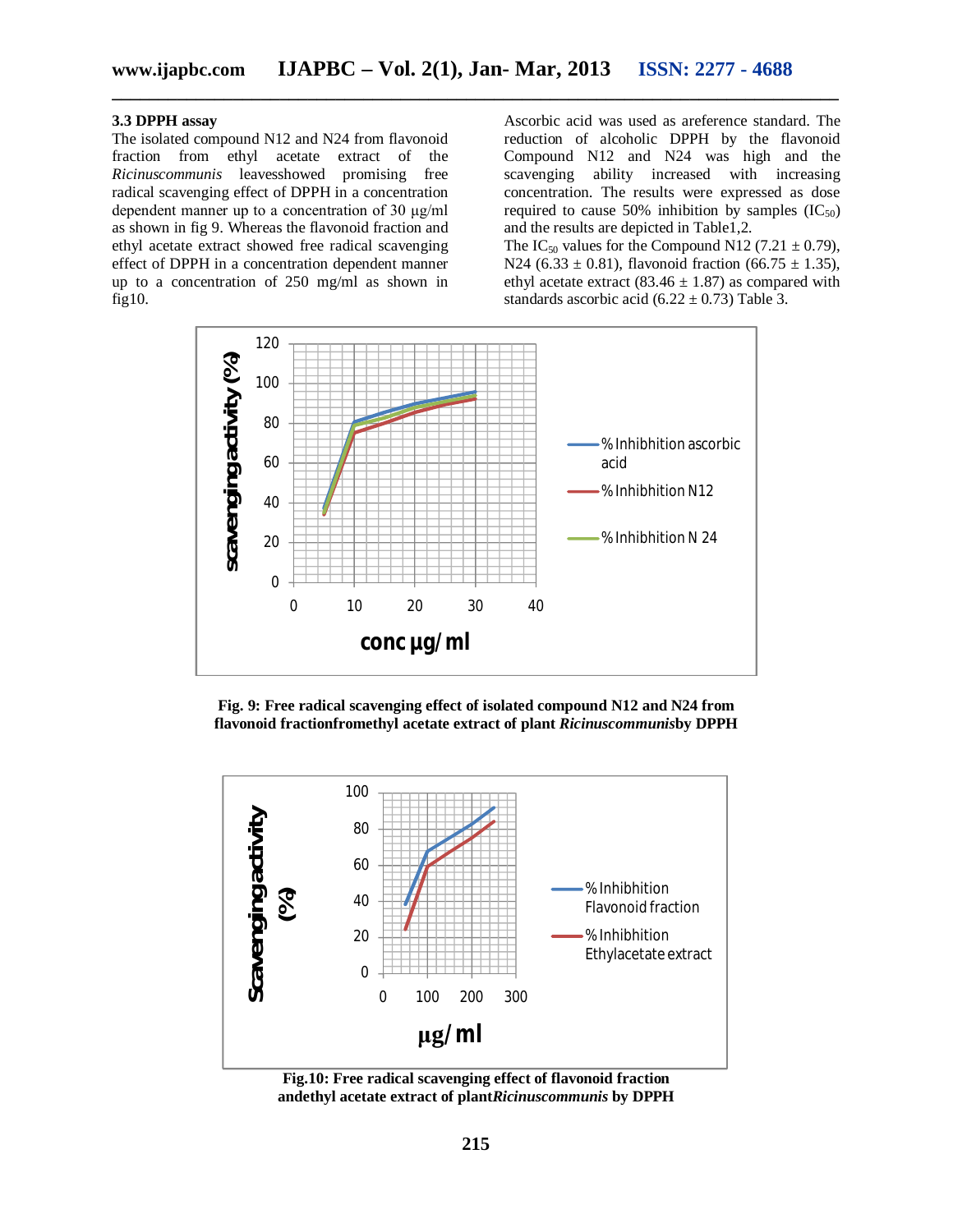| S. No. | Conc.(µg/ml) | inhibition<br>of<br>$\frac{0}{0}$ | $%$ inhibition of $\vert$ | % inhibition of N24 |
|--------|--------------|-----------------------------------|---------------------------|---------------------|
|        |              | Ascorbic acid                     | <b>N12</b>                | fraction            |
|        |              | 37.37                             | 34.12                     | 35.12               |
| ◠      | 10           | 80.80                             | 75.31                     | 79.15               |
|        | 15           | 85.55                             | 80.14                     | 82.82               |
|        | 20           | 89.89                             | 85.67                     | 88.12               |
|        | 25           | 92.92                             | 89.56                     | 91.13               |
| 6      | 30           | 95.95                             | 92.43                     | 94.12               |

**Table 1:Percentage inhibition of standard and the isolate compound N12 and N24 from flavonoid fractionof Ethyl acetate extract of** *Ricinuscommunis* **at various concentrations by DPPH**

| Table 2: Percentage inhibition of standard and the Flavonoid fraction and |  |
|---------------------------------------------------------------------------|--|
| Ethyl acetateextractof Ricinuscommunisat various concentrations by DPPH   |  |

|                   | S. No | Conc.(mg/ml) | % inhibition of<br><b>Flavonoid</b><br>fraction | % inhibition of ethyl-<br>acetate extract |
|-------------------|-------|--------------|-------------------------------------------------|-------------------------------------------|
|                   |       | 50           | 38.37                                           | 24.56                                     |
|                   |       | 100          | 67.80                                           | 59.17                                     |
| $\mathbf{\Omega}$ |       | 150          | 75.12                                           | 67.34                                     |
|                   |       | 200          | 82.89                                           | 75.12                                     |
|                   |       | 250          | 91.92                                           | 84.21                                     |

**Table 3: IC50 valuesof Standards and isolated compound N12, N24, flavonoid fraction andethyl acetate extract of plant** *Ricinuscommunis*

| S. No. | <b>Fraction</b>           | $IC_{50}$ Value               |
|--------|---------------------------|-------------------------------|
|        |                           | $(\mu g/\text{ml}) \pm$ S.E.M |
|        | Ascorbic acid             | $6.22 \pm 0.73$               |
| 2.     | Compound N12              | $7.21 \pm 0.79$               |
| 3.     | Compound N24              | $6.33 \pm 0.81$               |
| 4.     | <b>Flavonoid</b> fraction | $66.75 \pm 1.35$              |
|        | Ethyl acetate extract     | $83.46 \pm 1.87$              |

#### **3.4 FERRIC REDUCING POWER ASSAY (FRPA)**

Antioxidant studies of isolated compound N12 and N24 showed significant difference in their absorbance values as compared with standard ascorbic acid (Fig 11)whereas the flavonoid fraction

and ethyl acetate doesnot show any significant difference in their absorbance values (fig 12) as compared with standard ascorbic acid .The results of FRPA reducing power are summarized inTable4 and 5.



**Fig. 11: Ferric Reducing power assay of Ascorbic acid (Standard), Compound N12 and N24 of plant** *Ricinuscommunis*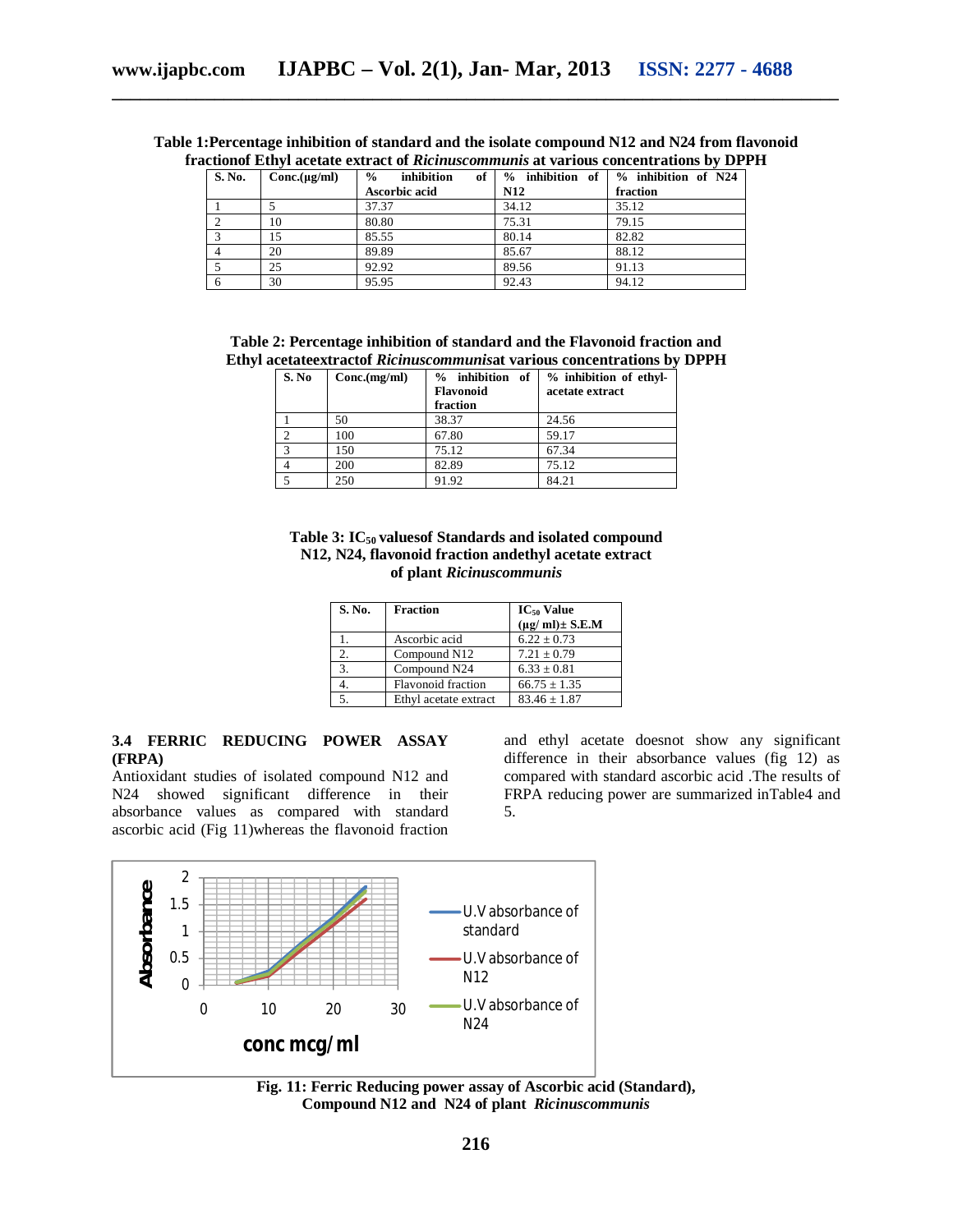

**Fig.12 : Ferric Reducing power assay of Flavonoid fraction andethyl-acetate extract of plant***Ricinuscommunis*

| Table 4: Absorbance of Ascorbic acid (standard), Compound N12 and N24 from Flavonoidfraction of ethyl |  |  |  |
|-------------------------------------------------------------------------------------------------------|--|--|--|
| acetate extract of plant Ricinuscommunis at various concentrations in ferric reducing power assay     |  |  |  |

| S. No. | Conc.(µg/ml) | Absorbance of            | Absorbance of       | Absorbance of       |
|--------|--------------|--------------------------|---------------------|---------------------|
|        |              | standard (Ascorbic acid) | <b>Compound N12</b> | <b>Compound N24</b> |
| .,     |              | 0.053                    | 0.04                | 0.051               |
| ۷.     | 10           | 0.260                    | 0.17                | 0.21                |
| 3.     |              | 0.773                    | 0.65                | 0.73                |
| 4.     | 20           | .260                     | . 12                | l.20                |
| J.     | 25           | .831                     | 1.60                | .75                 |

**Table 5 : Absorbance of Flavonoid fraction and Ethylacetate extract of plant** *Ricinus communis* **at various concentrations in Ferric reducing power assay**

| S.No. | Conc.(µg/ml) | Absorbance of<br><b>Flavonoid fraction</b> | Absorbance of Ethyl acetate<br><b>Extract</b> |
|-------|--------------|--------------------------------------------|-----------------------------------------------|
|       | 50           | 0.025                                      | 0.02                                          |
|       | 100          | 0.163                                      | 0.05                                          |
| 3.    | 150          | 0.573                                      | 0.38                                          |
| 4.    | 200          | 1.02                                       | 0.72                                          |
|       | 250          | l.45                                       | 12                                            |

#### **4. SUMMARY AND CONCLUSION**

The fractionation of ethyl acetate leaf extract of the plant *Ricinuscommunis* has increased its antioxidant potency. The flavonoid fraction was found to poses antioxidant activity when compared with the other fraction (Tannin fraction) from the ethyl acetate extract of the plant. In addition, the flavonoid fraction was further screened and two compounds N12 and N24 were isolated by column chromatography andthere purity was further confirmed by spectral characterization (IR, Mass and NMR). The isolated compound N12 and N24 showed potent antioxidant activity when compared with the standard ascorbic acid in DPPH and FRPA assays. The  $IC_{50}$  value of ethyl acetate extract (83.46  $\pm$  1.87) and flavonoid fraction (66.75  $\pm$  1.35) was observed. Further, the IC<sub>50</sub> value of the isolated compound N12 and N24 using DPPH was found to be comparable with standard ascorbic acid IC<sub>50</sub> (6.22  $\pm$ 0.73) and N12  $(7.21 \pm 0.79)$  and N24(6.33  $\pm$  0.81). However, both the isolated compound N12 and N24 showed significant difference in their absorbance values as compared with standard ascorbic acid in Ferric reducing power assay. Hence, this suggests that isolation has increased the potency of the plant *Ricinuscommunis* andcompound N24posses more potent antioxidant activity when compared with N12.

#### **5. REFERENCES**

1. Ramachandran K. The Wealth of India: A dictionary of Indian Raw Materials and Industrial Products. Publications and